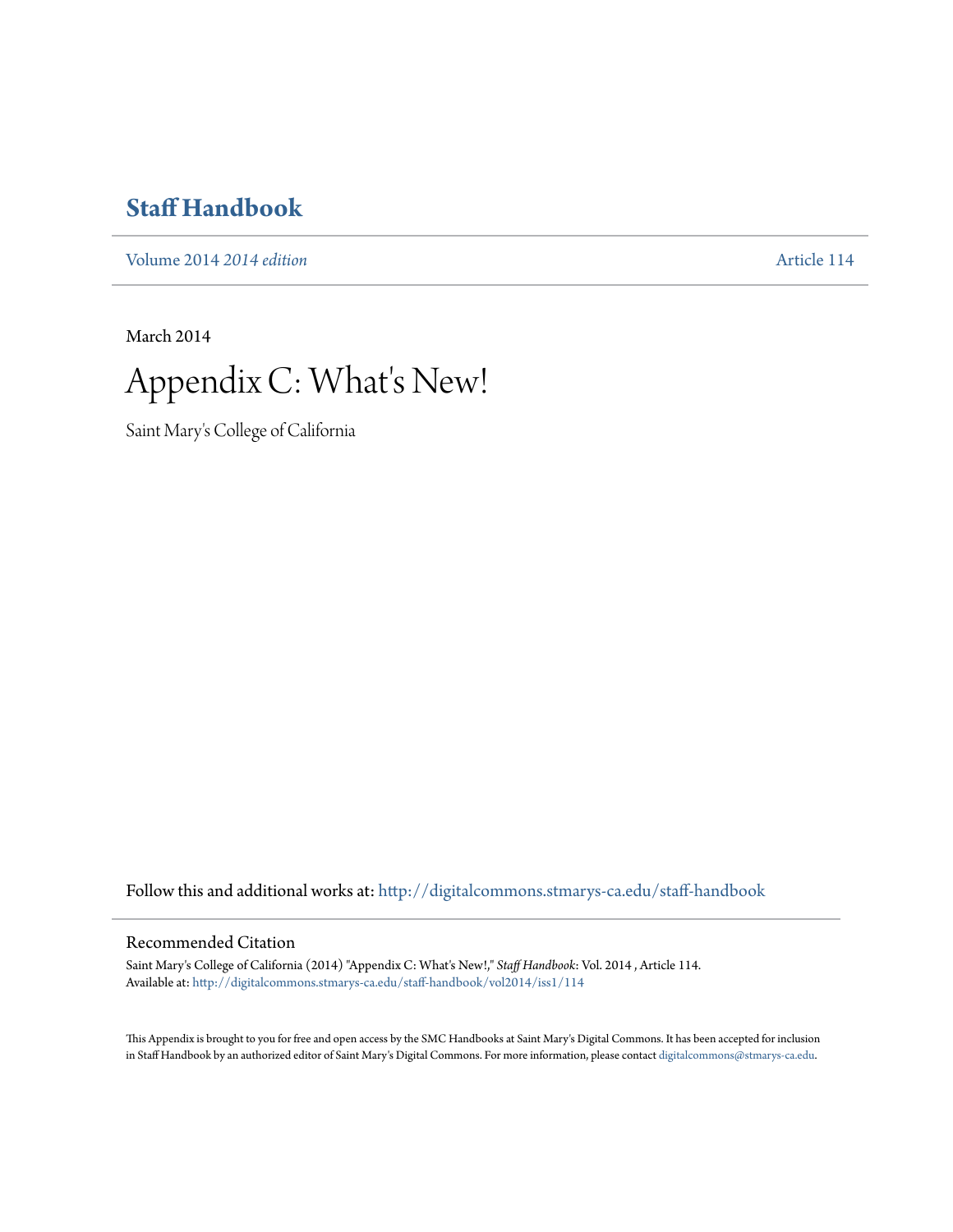# **Appendix C: What's New!**

# **Changes, Additions, Deletions**

The intent of this Appendix C is to note where changes in content have been made for the 2014 *Staff Handbook*. Please refer to the pages under each section for actual policy details.

## **Throughout the Entire Handbook**

- **NEW!** Headings now organized by decimal system for easier reference.
- "Assistant Vice President of Human Resources" has replaced all references to "Director of Human Resources."

#### **Preface**

- **NEW!** Guidelines for requesting changes. Please submit your comments at www.stmarys-ca.edu/node/35371
- **NEW!** List of who approves the Handbook contents

## **Introduction**

• **NEW!** Online Acknowledgment of Receipt of Saint Mary's College Staff Handbook (Appendix B).

## **Section 1. Key Employment Policies & Conditions of Employment**

- NEW *content added under:* 1.4 Equal Employment Opportunity
- NEW HEADING! 1.5 Institutional Policies
- NEW SUB-SECTION! 1.5.1 Nondiscrimination Disclosure
- *Updated content under:* 1.5.2 Policy Prohibiting Discrimination, Harassment (including Sexual) and Retaliation
- NEW SUB-SECTION! 1.5.3 Title IX Sexual Assault Reporting Process
- NEW *content added under:* 1.5.3.1 Complaint and Reporting Procedures and Resources for Addressing Incidents of Discrimination, Harassment, Including Sexual, and Retaliation.
- NEW SUB-SECTION! 1.5.4 Amorous Relationships Policy
- NEW SUB-SECTION! 1.5.5.1 Americans with Disabilities Act (ADA)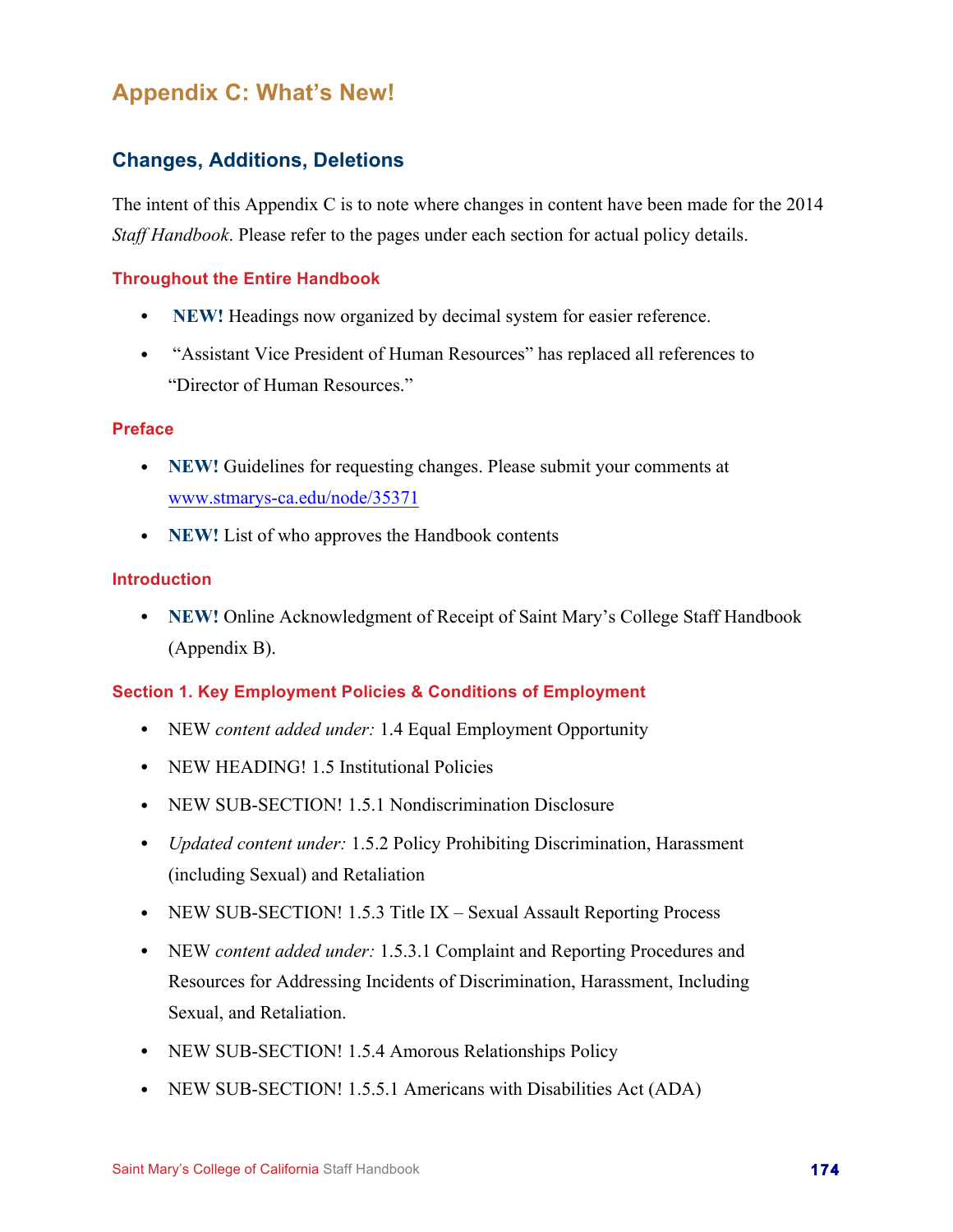- *Updated content under:* 1.5.6 Whistleblower Policy Fraudulent or Dishonest Conduct
- NEW HEADING! 1.5.7 The Clery Act and Campus Sex Crimes Prevention Act **Notices**

## **Section 2. Employee Conduct & Responsibilities**

- NEW SUB-SECTION! 2.11 Additional Compensation Policy
- NEW SUB-SECTION! 2.11.1 Volunteer Opportunities
- NEW SUB-SECTION! 2.11.2 Teaching by Staff
- *Updated* Sub-Section! 2.13 Confidentiality of College Related Information
- Moved "Amorous Relationships Policy" to Section 1.5.4
- NEW HEADING! 2.15 Workplace Conditions
- *Updated* Sub-Section! 2.15.1 Drug-Free Workplace and Alcohol Use Policy
- *Updated content added under:* 2.18 Pets on Campus

## **Section 3. Working at Saint Mary's College**

3.1 Employee Status Definitions *changes*:

- NEW *content under:* 3.1.3 Employees Working fewer than Twelve Months per Year
- *Updated* Sub-Section! 3.1.6. Temporary/Limited
- NEW SUB-SECTION! 3.1.7 Contract
- NEW SUB-SECTION! 3.1.9 Student
- NEW *content under:* 3.2.6. Pay and Vacation Records
- 3.3 Other Types of Pay for Non-Exempt Employees *changes*:
	- NEW *content added under:* 3.3.1 Overtime
	- NEW *content added under:* 3.3.5 Call-in Pay
	- NEW *content added under:* 3.3.6 On-Call/Standby Pay
	- NEW *content added under:* 3.3.7 Shift Differential Pay

3.4 Other Schedule-Related Policies *changes*:

• *Updated* Sub-Section! 3.4.1 Work Week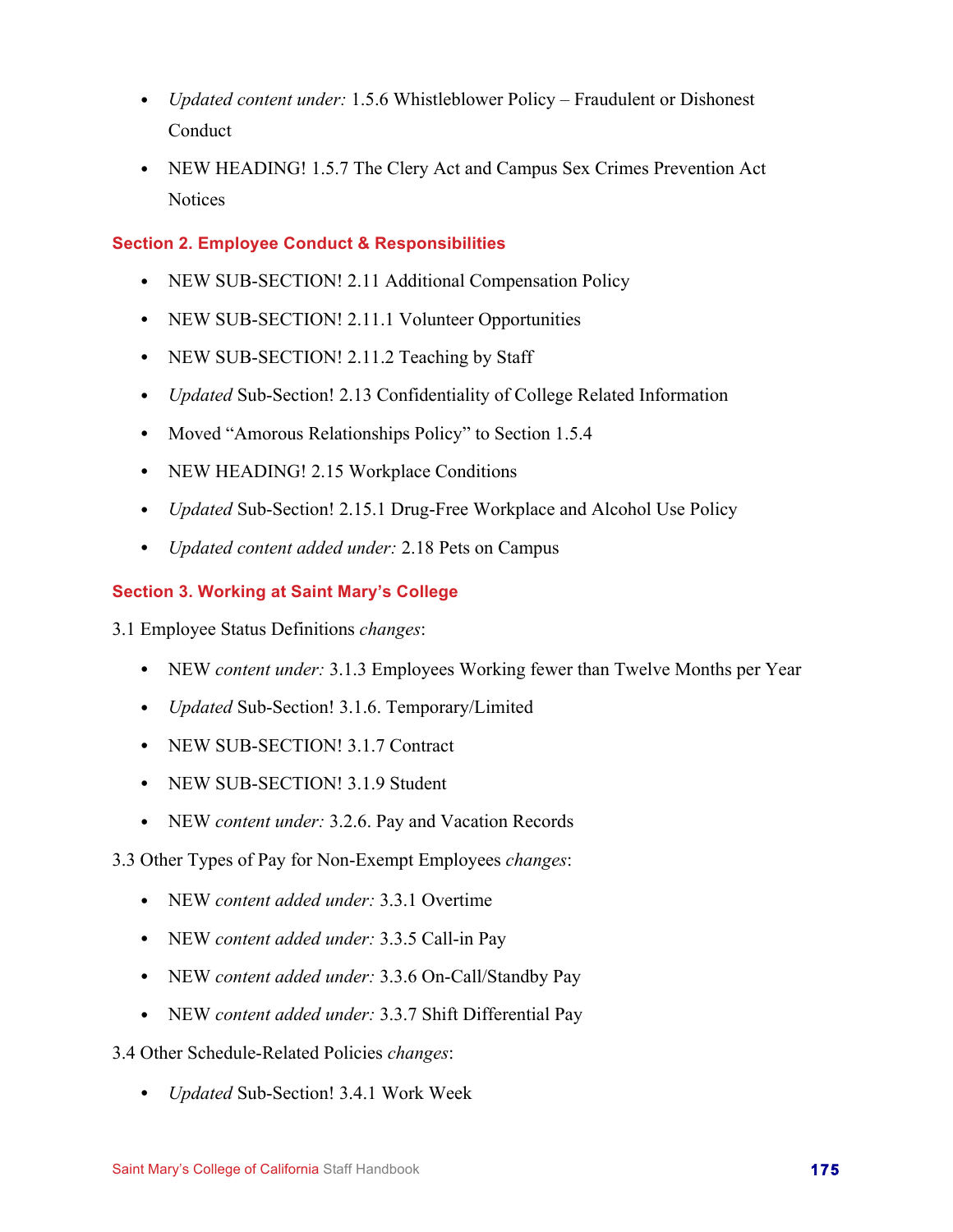- NEW *content under:* 3.4.4 Alternative Workweek
- NEW SUB-SECTION! 3.4.6 Make Up Time
- NEW SUB-SECTION! 3.4.7 Adjusted/Flexible Work Week
- NEW *content added under:* 3.3.7 Shift Differential Pay

#### **Section 4. Recruitment and Employment**

- NEW introduction *content added*
- NEW SECTION! 4.1 Hiring for Mission
- NEW SUB-SECTION! 4.2.1 Identifying a Position
- Deleted Sub-Heading: Position Description
- NEW *content added under:* 4.2.2 Job Evaluation and Budget Approval
- NEW HEADING! 4.3 Job Posting Process
- NEW SUB-SECTION! 4.3.1 Creating a Job Requisition
- NEW *content added under:* 4.3.2 Job Requisition
- NEW *content added under:* 4.3.2.1 Job Posting
- NEW *content added under:* 4.3.2.2 Job Posting Expectations
- *Content changed under:* 4.3.2.3 Job Advertising
- NEW HEADING! 4.4 Candidate Review
- *Content changed under:* 4.4.1 Applying for a Position
- *Content changed under:* 4.4.3 Interviews
- NEW SUB-SECTION! 4.4.3.1 Guidelines to Candidates' Campus Interview
- NEW HEADING! 4.4 Offer Process
- NEW *content added under:* 4.5.1 Background Checks
- *Content changed under:* 4.5.3 Final Steps before Job Offer
- *Content changed under:* 4.5.4 Job Offer and Confirmation Letter
- NEW HEADING! 4.6 Closing Out the Recruitment
- NEW SUB-SECTION! 4.6.2 Record Retention
- NEW SECTION! 4.7 Ways to Promote Your Opening Beyond the Job Posting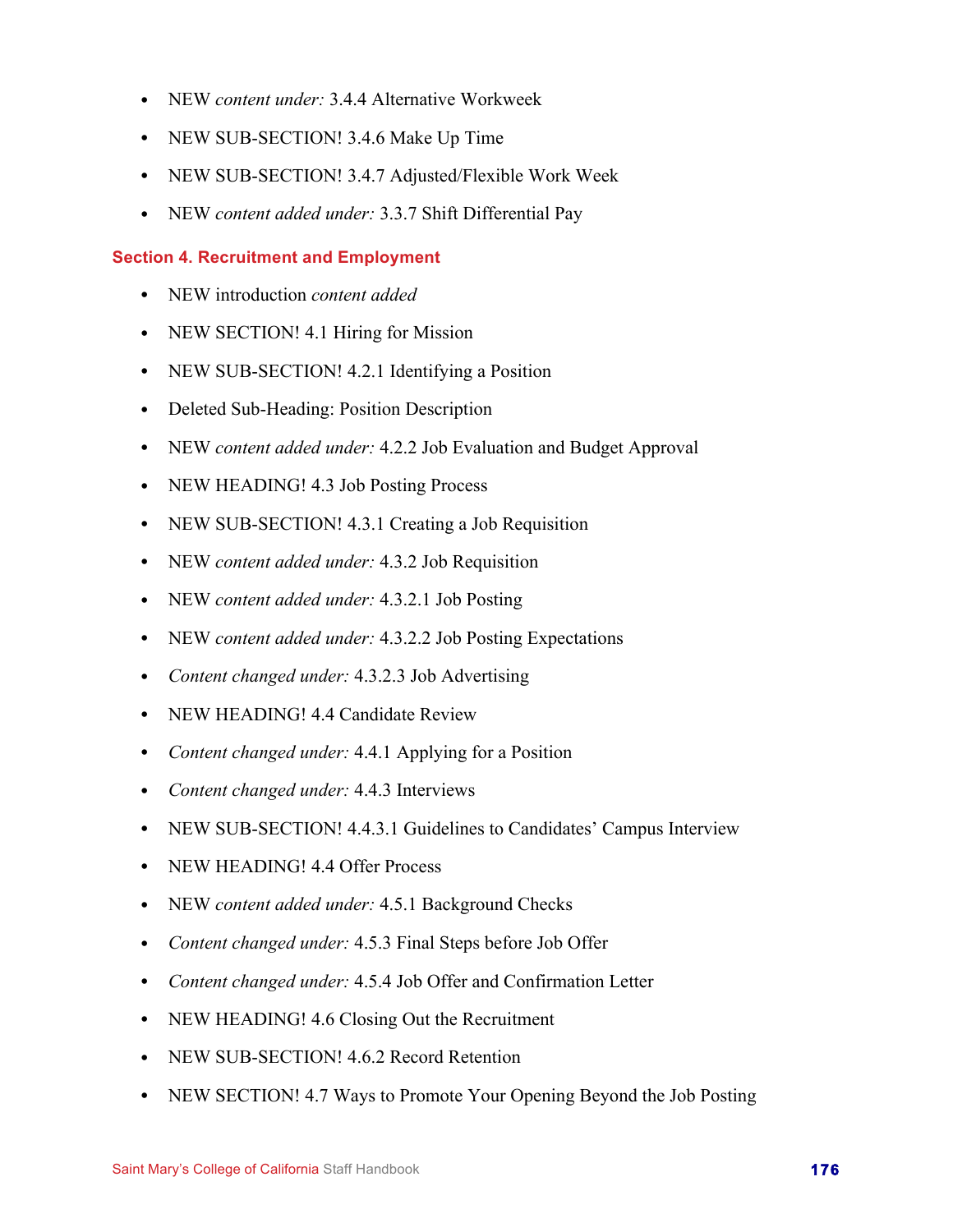• NEW SECTION! 4.8 Checklist for Hiring Managers

## **Section 5. Development, Training & Performance Feedback**

- *Content revised under:* 5.4.1 The First Days on the Job
- *Content changed under:* 5.5.1 Initial Review
- *Content changed under:* 5.5.3 Mid-year Progress Review
- *Content changed under:* 5.5.4 End of Year Performance Review
- *Content changed under:* 5.5.5 Development Plan
- NEW SUB-SECTION! 5.5.6 Performance Improvement Plan (PIP)

5.6 Performance Problems and Corrective Action *changes*:

- NEW SUB-SECTION! 5.6.2 Employee Responsibility
- NEW SUB-SECTION! 5.6.3 Responsibilities of Supervisors, Managers and Directors
- NEW SUB-SECTION! 5.6.4 Performance Issues
- NEW SUB-SECTION! 5.6.5 Corrective Action
- NEW SUB-SECTION! 5.6.5.1 Informal Counseling/Coaching
- NEW SUB-SECTION! 5.6.5.2 Formal Counseling
- NEW SUB-SECTION! 5.6.5.3 Formal Warning
- NEW SUB-SECTION! 5.6.5.4 Final Notice
- NEW SUB-SECTION! 5.6.5.5 Termination

## **Section 6. Communication & Problem Solving**

- *Content changed under:* 6.3 Conflict Review and Problem Solving Process
- *Content changed under:* 6.4 Staff Appeals

## **Section 7. Compensation**

- NEW SECTION! 7.1 Staff Compensation Philosophy
- NEW HEADING! 7.1 Staff Compensation Philosophy
- NEW SUB-SECTION! 7.2.1 Annual Increases
- *Content changed under:* 7.3 Salary Budget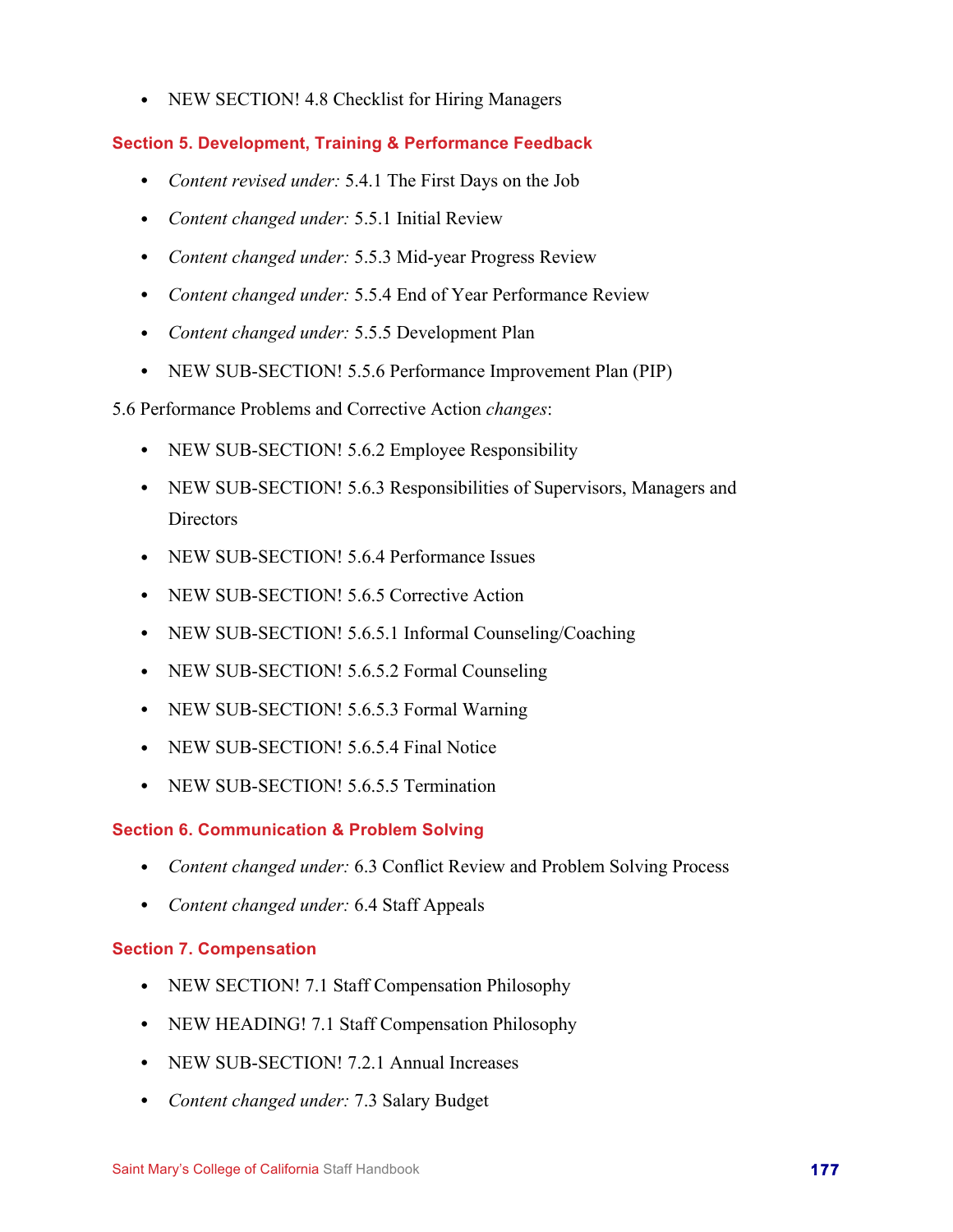- NEW SUB-SECTION! 7.3.1 Increased Cost of Benefits
- NEW SUB-SECTION! 7.3.2 Starting Pay

7.4 Changes in Position or Responsibilities *changes*:

- *Content changed under:* 7.4.1 Promotion
- *Content changed under:* 7.4.2 Job Re-Evaluation
- *Content changed under:* 7.4.3 Impact from Job Evaluation
- *Content changed under:* 7.4.5 Reductions in Grade/Demotions
- NEW SUB-SECTION! 7.4.6 In-Grade Adjustments
- NEW SUB-SECTION! 7.4.7 Equity Increases
- NEW SUB-SECTION! 7.4.8 Supplemental Compensation
	- 7.4.8.1 Non-exempt Employees
	- 7.4.8.2 Exempt Employee
	- 7.4.8.3 Staff Positions Requiring Teaching
	- 7.4.8.4 Teaching Outside the Staff Position
- NEW SUB-SECTION! 7.4.9 Other Restrictions on the Use of Supplemental Compensation
	- 7.4.9.1 Required Approvals
- NEW SUB-SECTION! 7.4.10 Pay Rate for Supplemental Compensation
- NEW SUB-SECTION! 7.4.11 Salaries Funded by Contracts and Grants
- NEW SUB-SECTION! 7.4.12 Volunteer Opportunities
- NEW SUB-SECTION! 7.4.13 Exceptions

#### **Section 8. Benefits**

- *Content changed under:* 8.1 Time Off Work Policies
- NEW *content added under:* 8.3 Holidays (Non-academic)
- *Content changed under:* 8.3.1 Holiday Policy Example (Charts)
- *Content changed under:* 8.4.3 Vacation Approvals
- *Content changed under:* 8.4.4 Illness during Scheduled Vacation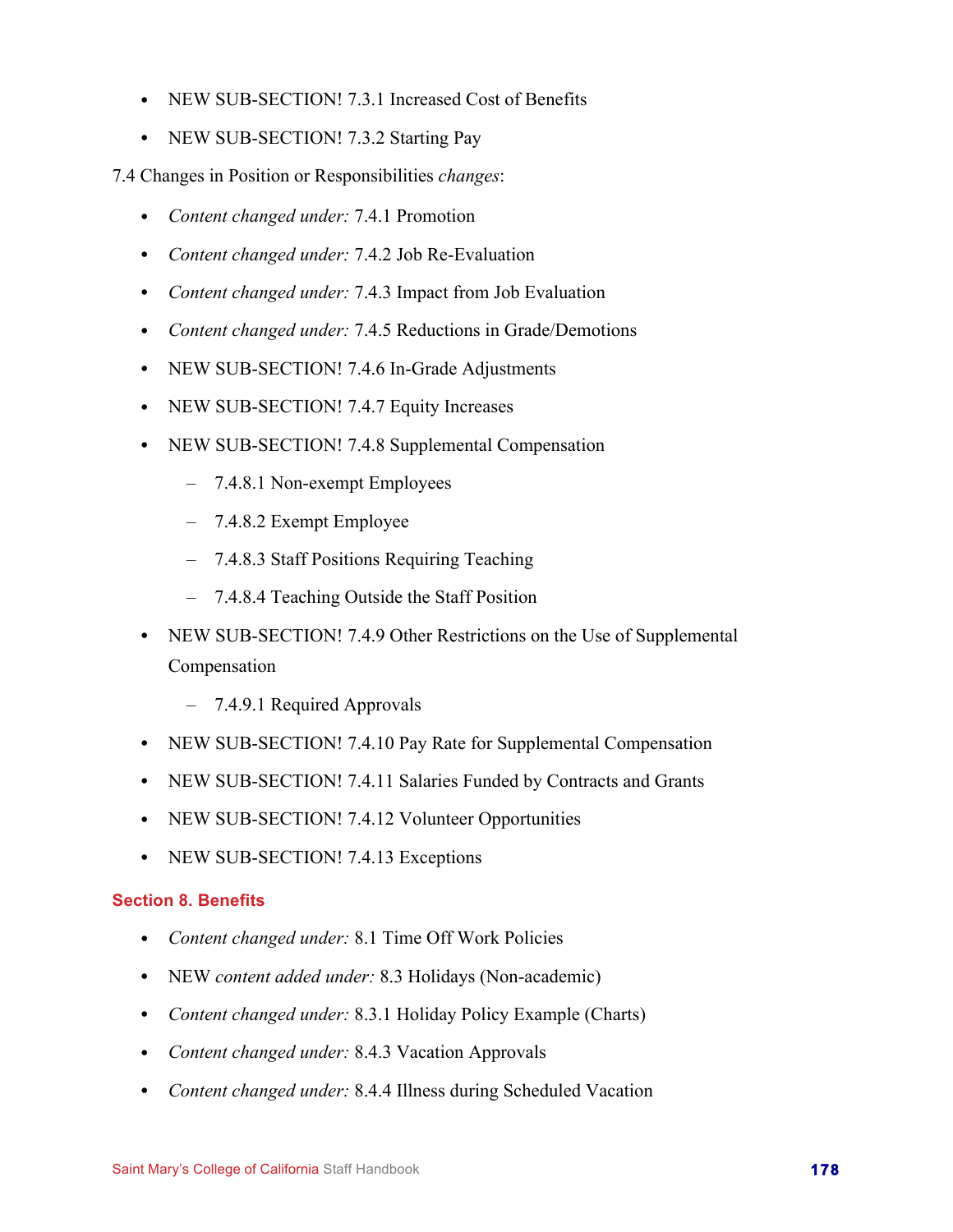- *Content changed under:* 8.6.1 Bereavement
- *Content changed under:* 8.6.4 Time Off to Vote
- *Content changed under:* 8.6.5 Jury Duty
- *Content changed under:* 8.7.4 Information, Requirements, Procedures and Definitions Common to Family…
	- NEW! #13. Americans with Disabilities Act (ADA)
- NEW *content added under:* 8.8 Lactation Breaks
- NEW *content added under:* 8.10 Workers' Compensation Leave
- NEW SUB-SECTION! 8.13.1 Health Insurance Portability and Accountability Act of 1996 (HIPAA)
- NEW *content added under:* 8.16.2 Long-Term Disability (LTD)
- *Content changed under:* 8.16.5 Benefits Enrollment
- *Major content changed under:* 8.16.6 Tuition Waiver Benefit
- *Content changed under:* 8.16.7 Tuition Exchange Program

8.16 Tuition Exchange Program *changes*:

• *Content updated in most Sub-Sections!*

8.17 Benefits Related to Retirement *changes*:

- *Content changed under:* 8.17.1 TIAA-CREF Retirement Plan
- *Content changed under:* 8.17.2 Emeriti Retirement Health Solutions (Emeriti)
- *Content changed under:* 8.17.3 Five Year Retirement Medical Benefit
- 8.18 Employee Benefits Continuation/Termination *changes*:
	- *Content changed under:* 8.18.1 When Benefits End
	- *Content changed under:* 8.18.2 Health Benefits Continuation Plan
	- *Content changed under:* 8.18.3 Employees Receiving Long Term Disability
- 8.19 Benefits Required by Law *changes*:
	- *Content changed under:* 8.19.2 Unemployment Insurance (UI)

8.20 Voluntary Benefits *changes*: